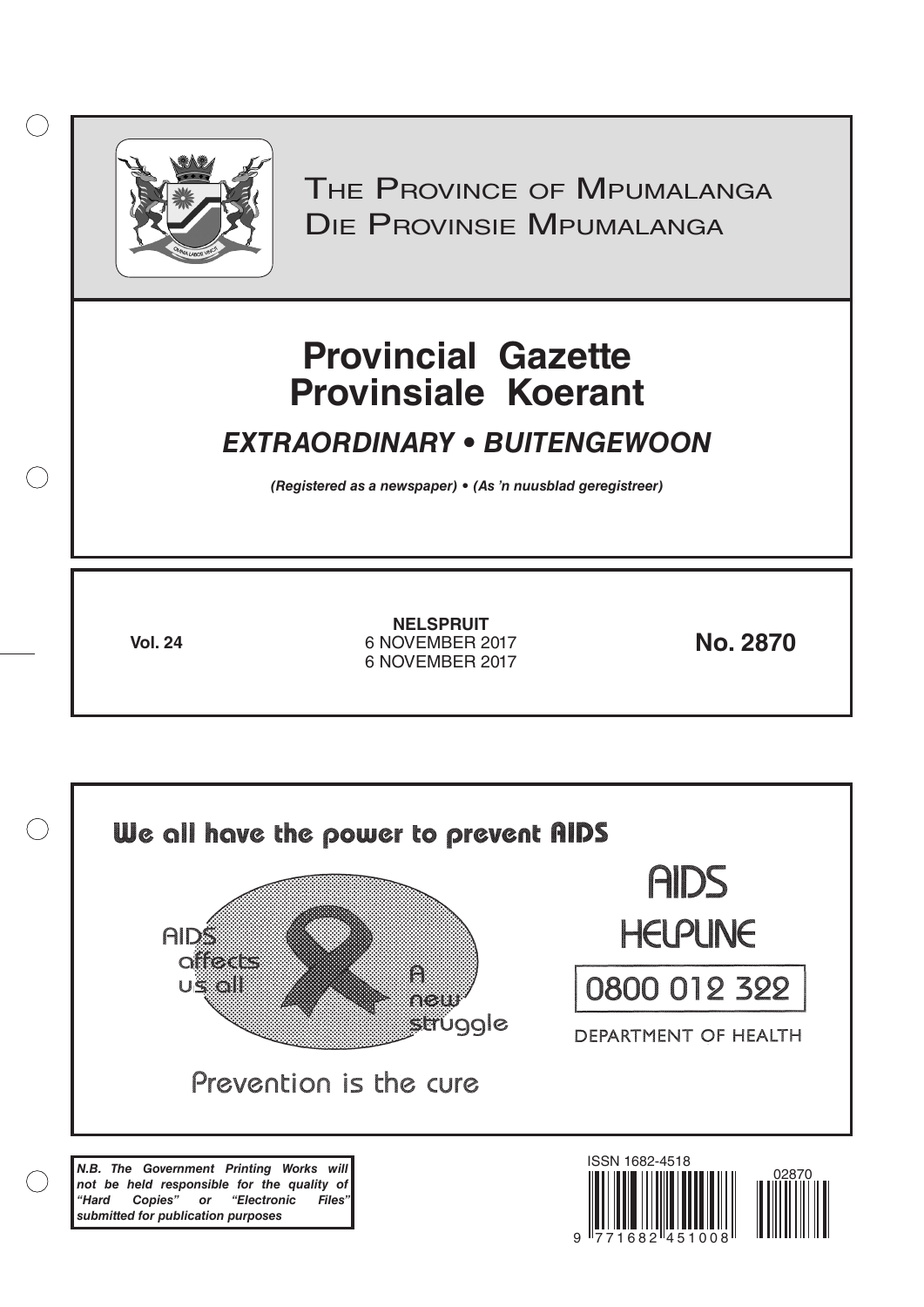### **IMPORTANT NOTICE:**

**The GovernmenT PrinTinG Works Will noT be held resPonsible for any errors ThaT miGhT occur due To The submission of incomPleTe / incorrecT / illeGible coPy.**

**no fuTure queries Will be handled in connecTion WiTh The above.**

#### **CONTENTS**

|                                                                                               | Gazette Page<br>No. | No. |
|-----------------------------------------------------------------------------------------------|---------------------|-----|
| <b>OFFICIAL NOTICES • AMPTELIKE KENNISGEWINGS</b>                                             |                     |     |
| Mpumalanga Economic Regulator Act (2/2017): Call for nominations to serve on the Board of the | 2870                |     |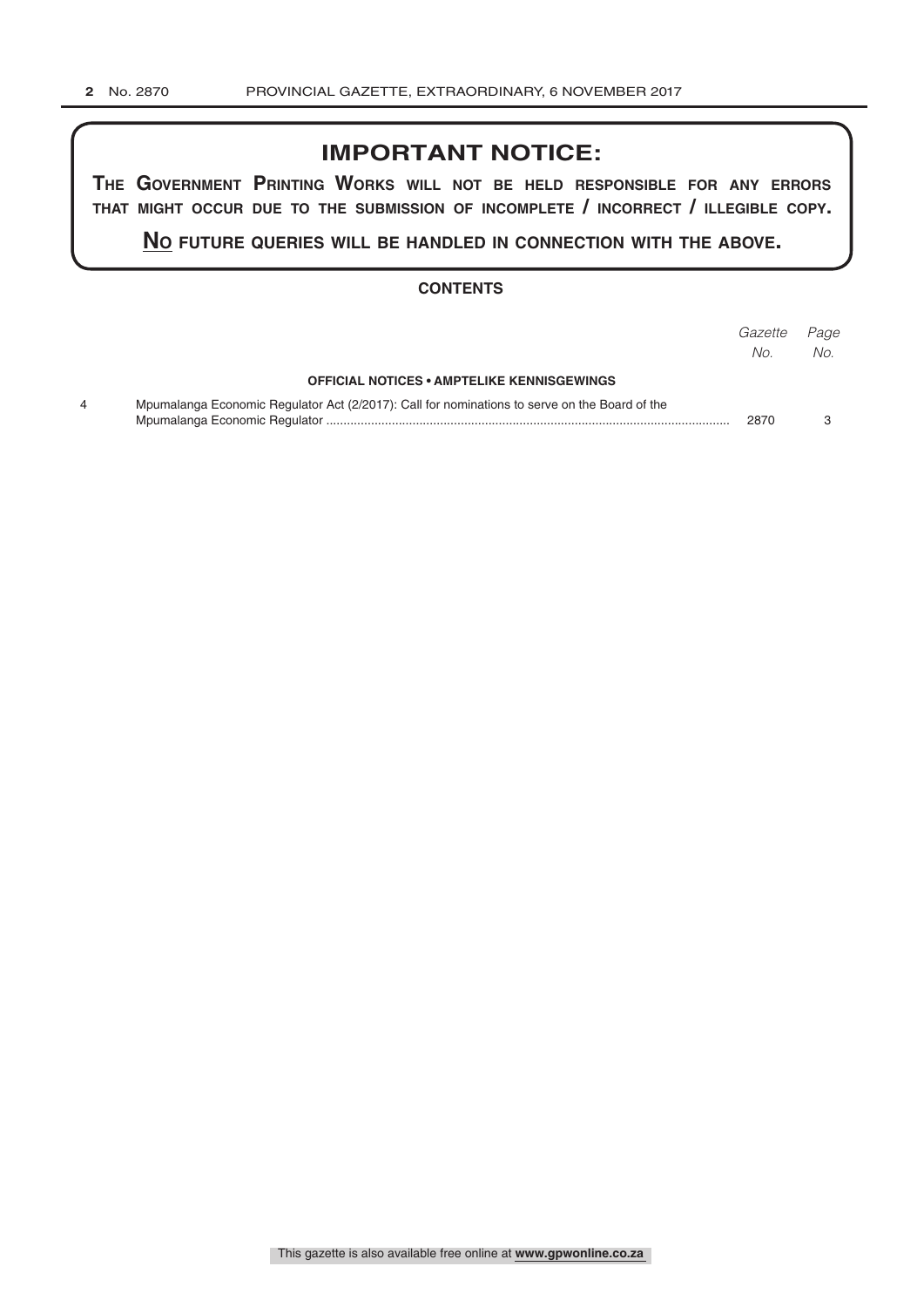## Official Notices • Amptelike Kennisgewings

#### **OFFICIAL NOTICE 4 OF 2017**

#### CALL FOR NOMINATIONS TO SERVE ON THE BOARD OF THE MPUMALANGA ECONOMIC **REGULATOR**

In terms of section 7 of the Mpumalanga Economic Regulator Act, 2017 (Act No 2 of 2017), I, Sikhumbuzo Eric Kholwane (MPL), Member of the Executive Council responsible for the administration of the Mpumalanga Economic Regulator Act, 2017, hereby invite nominations for persons to be considered and appointed to the Board of the Mpumalanga Economic Regulator.

Candidates to be nominated shall have sufficient knowledge and understanding of the gambling and liquor industries, as well as the legislation pertaining to the functions of the Regulator.

A person shall not be appointed or remain a member of the Board -

- (a) unless he or she -<br>(i) is a natural
	- $(i)$  is a natural person;<br> $(ii)$  is a citizen of the Re
	- (ii) is a citizen of the Republic and ordinarily resident therein; and  $(iii)$  is a fit and proper person:
	- is a fit and proper person;
- (b) if he or she  $-$ 
	- (i) whether personally or through his or her spouse, a family member, partner or associate
		- (aa) has or acquires a direct or indirect financial or controlling interest in any gambling activity; or
		- (bb) has or acquires a direct or indirect financial or controlling interest within the liquor industry; or
		- (cc) has any interest in any business or enterprise that may conflict or interfere with the proper performance of his or her functions as a member of the Board;
	- (ii) is related to a family member, who has or acquires a direct or indirect financial or controlling interest in the gambling or liquor industries;
	- (iii) is a political office-bearer;<br>(iv) is an unrehabilitated insolve
	- is an unrehabilitated insolvent;
	- (v) has at any time been removed from an office of trust on account of misconduct; or
	- (vi) has at any time been convicted, whether in the Republic or elsewhere  $-$ 
		- (aa) of theft, fraud, forgery or uttering a forged document, perjury, an offence under the Prevention and Combating of Corrupt Activities Act, 2004 (Act No. 12 of 2004), an offence under Chapter 2 or 3 of the Prevention of Organised Crime Act, 1998 (Act No. 121 of 1998), an offence under the Financial Intelligence Centre Act, 2001 (Act No. 38 of 2001), an offence under the Protection of Constitutional Democracy Against Terrorist and Related Activities Act, 2004, (Act No. 33 of 2004), or any offence involving dishonesty; or
		- (bb) of an offence under this Act or any similar law; or
	- (vii) is in the full time employ of an organ of state, unless he or she obtains the prior written approval of the executive authority, accounting officer or accounting authority of that organ of state.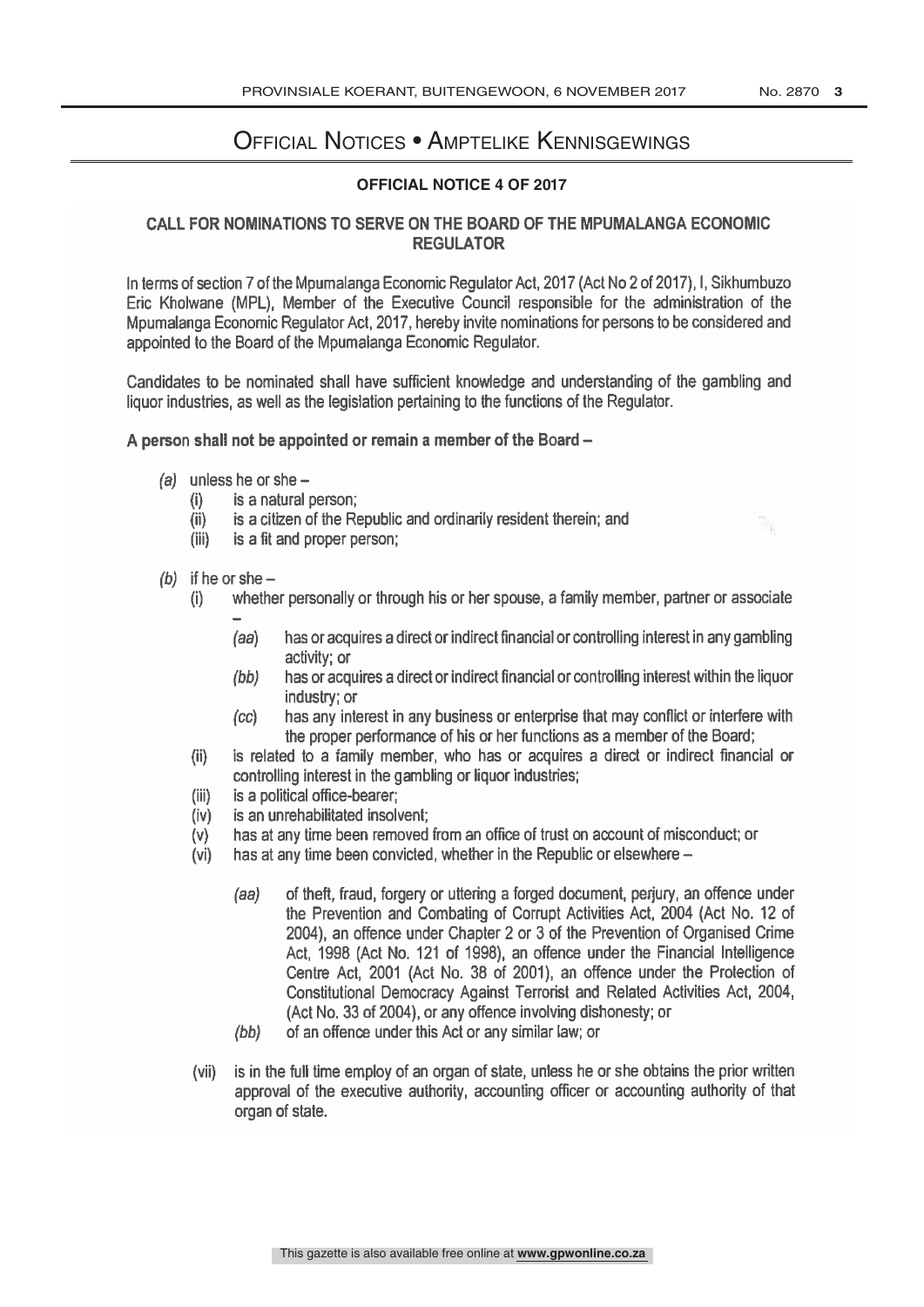When nominations are made, it must be taken into consideration that in terms of section 5 of the Act, the Board shall consist of  $-$ 

- (1) a chairperson, designated by the responsible Member from amongst the Members of the Board referred to in paragraphs (c), (d), (e), (f) and (j), who shall be a person with applicable knowledge or experience with regard to matters connected with the functions of the Board;
- a deputy chairperson, designated by the responsible Member from amongst the Members of (2) the Board referred to in paragraphs (c), (d) (e), (f) and (j);
- (3) one member who is qualified to be admitted to practice as a legal practitioner in the Republic and has, for a cumulative period of at least five years after having so qualified, practised as a legal practitioner or performed services related to the application or administration of the law;
- (4) one member who is qualified as an accountant in the Republic and has, for a cumulative period of at least five years after having so qualified, practised as an accountant and who shall be registered as a member of a relevant professional body;
- (5) one member who shall have proven business acumen in and knowledge of the gambling industry;
- (6) one member who shall have proven business acumen in and knowledge of the liquor industry; and
- with due regard to regional interests in the Province, not more than three members who shall (7) have proven business acumen or applicable knowledge or experience in the field of local government, community and socio- economic development and who are fit and proper to represent the community in general.

All submissions for nominations must include a brief curriculum vitae of the nominee as well as a sworn/confirmed statement by the nominee declaring that he or she has no financial or controlling interest, whether directly or indirectly, in the gambling or liquor industry, as contemplated in paragraph (b)(i) and (ii) above. Nominations must be forwarded to the following address:

Postal submissions The Head of Department Department of Economic Development and Tourism Private Bag X11215 Mbombela 1200

OR Physical submissions The Office of the Head of Department Department of Economic Development and Tourism Building 4, Riverside Government Complex First Floor, Mbombela

All nominations must reach the above address within 21 days from the publication of this Notice in the Provincia! Gazette. For further information please contact Mr. T.N. Fakude at (013) 766 4111 or 082 414 2276.

GIVEN UNDER MY HAND AT MBOMBELA THIS  $\mathbb{R}$ . 1. DAY OF  $\mathbb{Q}$ CCobe .............. 2017.

MR. S.E. KHOLWANE (MPL) MEMBER OF THE EXECUTIVE COUNCIL MPUMALANGA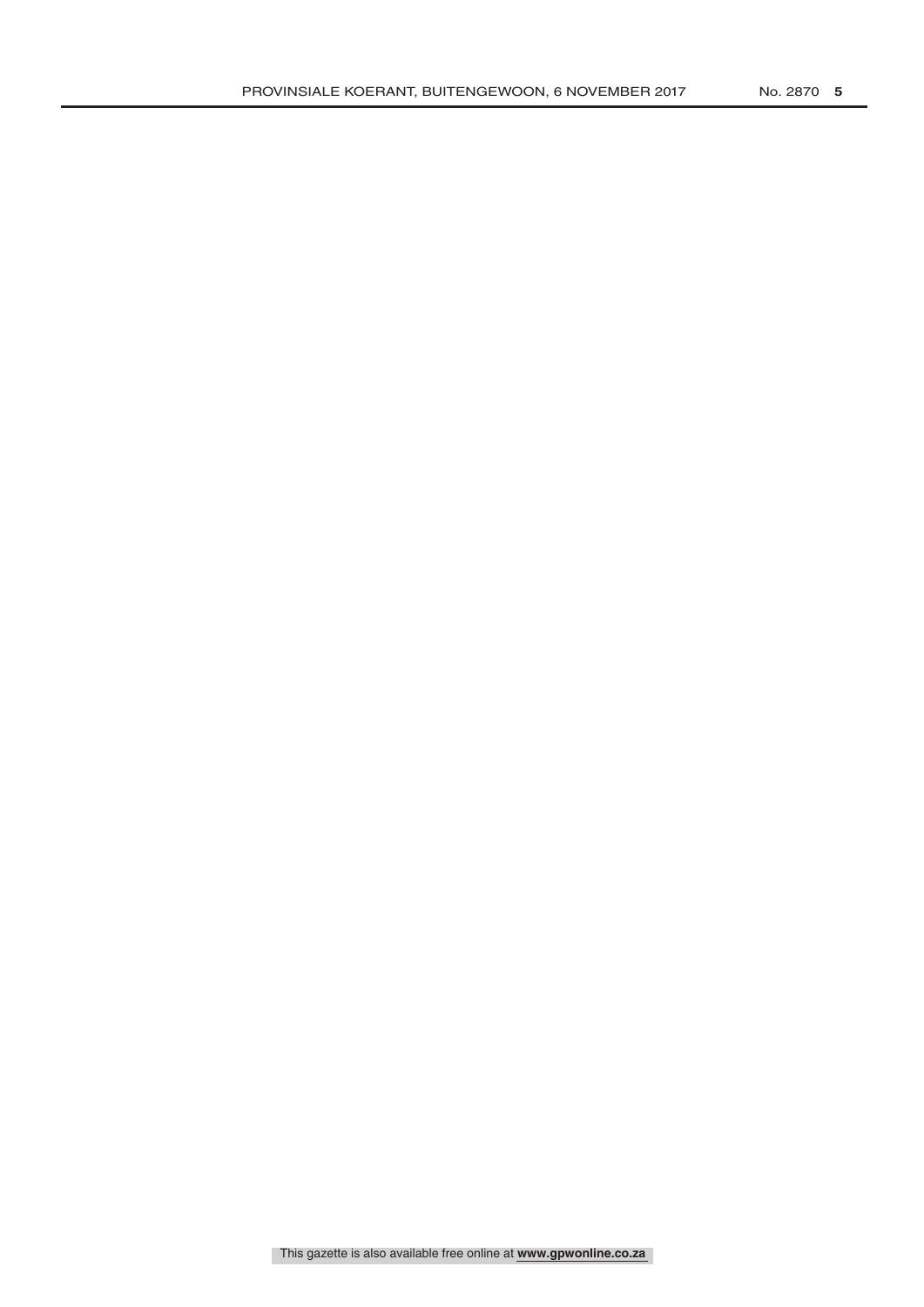This gazette is also available free online at **www.gpwonline.co.za**